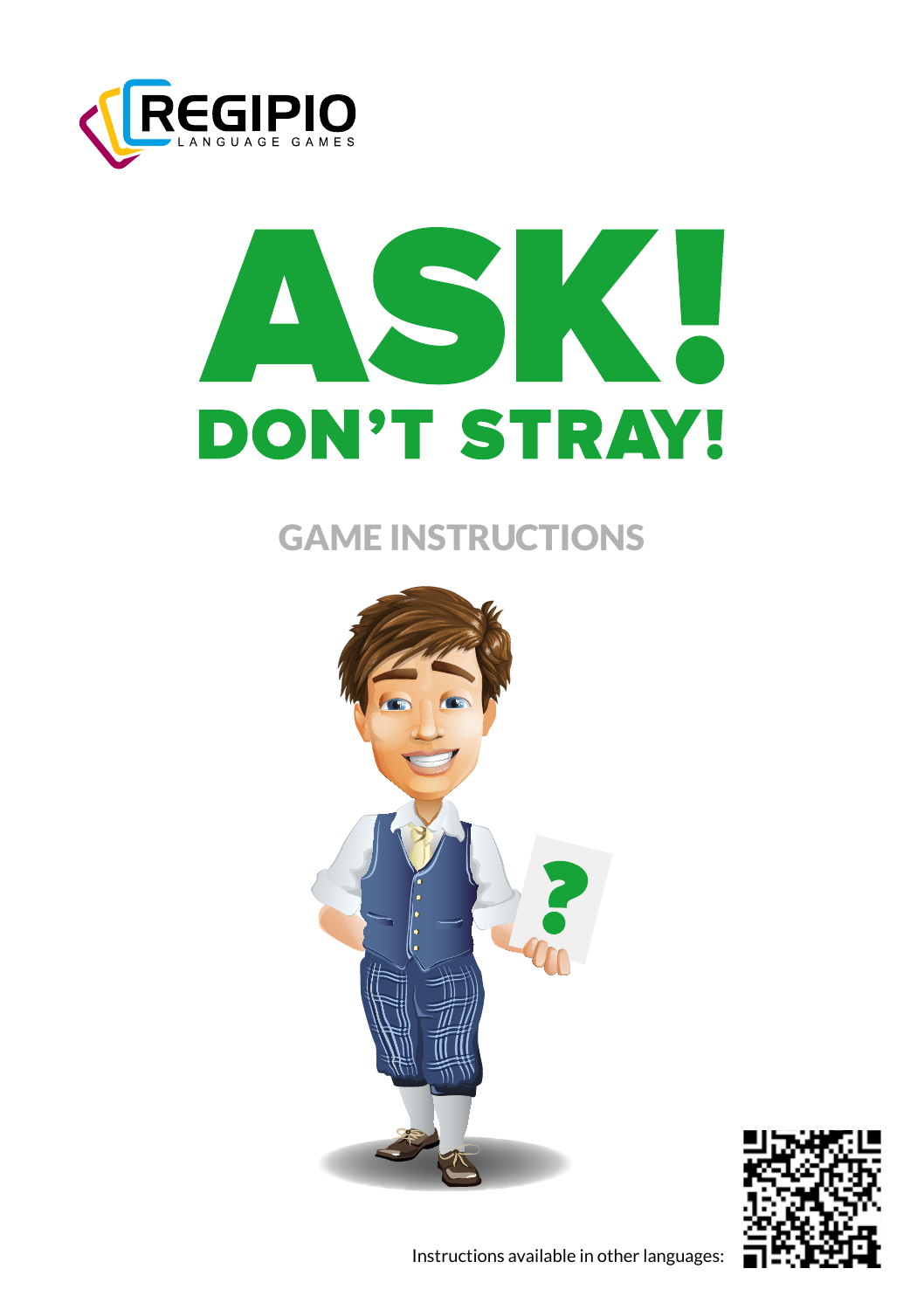

## **GAME INSTRUCTIONS FOR "ASK! DON'T STRAY"**

Game contents:

- 60 cards with characters and activities (6 cards from each of the 10 jobs)
- 10 cards with the categories in which we ask questions
- 10 large cards with the names of jobs and the activities we ask about in a given job group
- 10 cards with question words

The objective of the games is to practice asking questions in English using various grammatical structures.

# VERSION I:

### Number of players 3-10 | Level of players: A1 – B2

To play, choose as many jobs as there are players: if 4 people are playing, choose 4 large cards with the names of jobs, also the corresponding small, double-sided cards with characters and activities.

Shuffle the small cards well so the jobs are mixed up.

- **1.** Deal an equal number of cards with characters to each player.
- 2. Put the cards with question words on the table.
- **3.** Each player draws the job card he/she is going to collect.

### IMPORTANT! DON'T SHOW ANYONE WHICH JOB YOU HAVE CHOSEN!

- **4.** To start, decide the category or categories in which to ask questions (e.g. Life Experience, Last Weekend Activities, Appearance, etc.). Those categories can be drawn randomly or each player can decide on one.
- **5.** Players can ask ONLY about the things contained on the job cards.

To ask about appearance, base your questions on the picture of the character.

Sample questions: EVERYDAY ACTIVITIES Does he/she swim in the pool? Does he/she do origami? LIFE EXPERIENCE Has he/she swum in the ocean? Has he/she been camping? LAST WEEKEND ACTIVITIES Did he/she work out at the gym? Did he have a birthday party?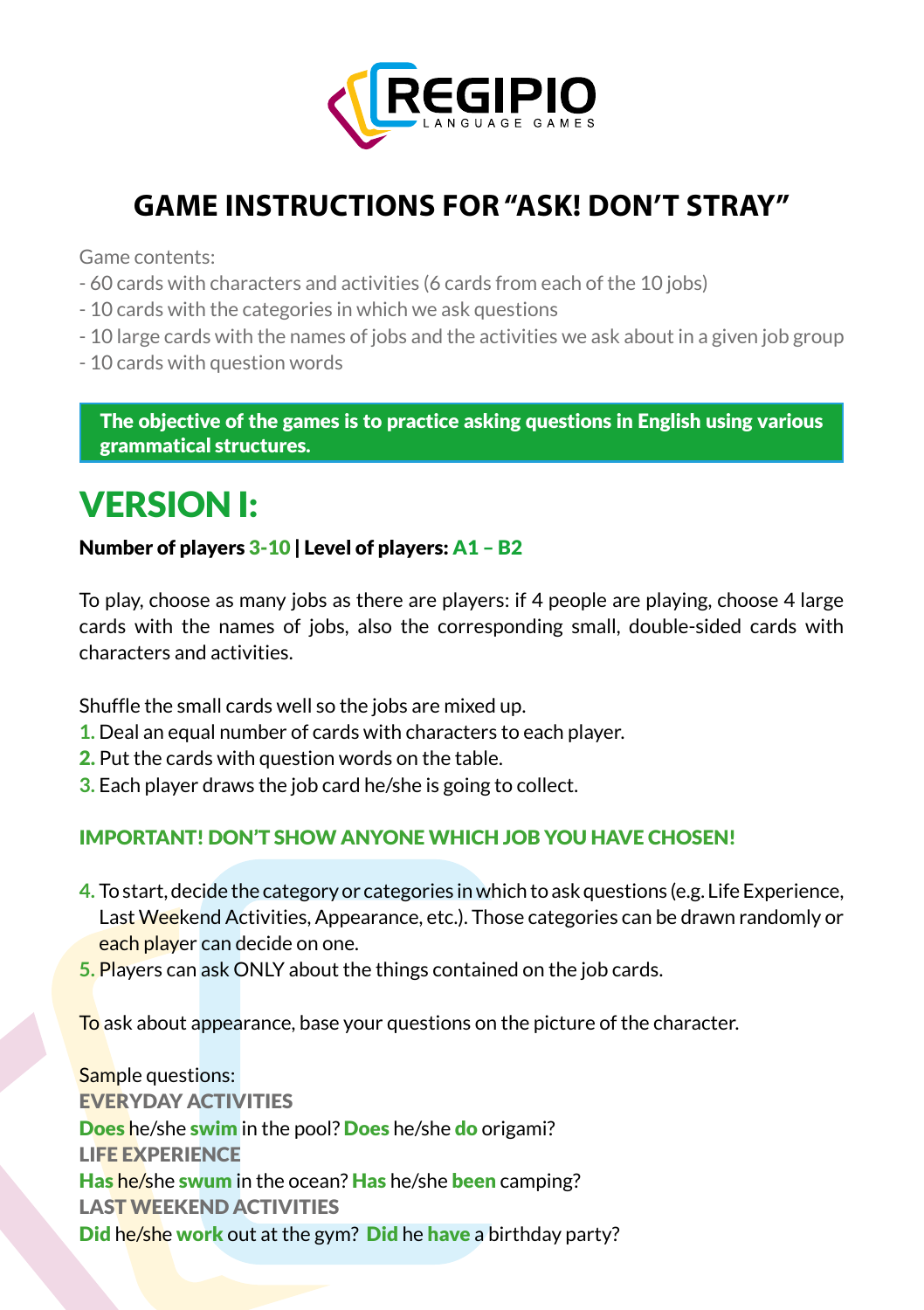BEFORE LEAVING FOR WORK YESTERDAY Had he/she *ironed* his/her clothes? Had he/she planned his/her day? BETWEEN 8-10 p.m. YESTERDAY Was he/she painting his/her room? Was he catching flies? AT THE MOMENT ACTIVITIES Is he/she **dreaming** of a holiday? **Is** he **talking** to his/her child? FUTURE PLANS

Is he/she going to paint a picture? Is he/she going to buy a house?

**6.** Players take turns, asking questions in a clockwise direction.

- **7.** During each turn, a player has two options:
	- **1)** To ask any other player a question to try to win a card from him/her
	- **2)** To put down one card from his/her hand that do not fit his/her set. IMPORTANT! After setting those cards aside, the player cannot ask about the activities and skills they contain.
- 8. Each player asks another player of his/her choice a question.

E.g.: If the chosen category is "EVERYDAY ACTIVITIES", he/she may ask: Does she/he **cook**?

The player who is asked a question looks at his/her cards, finds the category "EVERYDAY ACTIVITIES" and looks for a person who cooks.

a) If he/she has 1 card with such a person he/she says:

Yes, he/she does. Ask more!

To get a card, the person who asked the question needs to choose one of the cards with the question word which would match his/her question E.g.:

WHEN does she/he cook? or WHERE does she/he cook?

The opponent should make up an answer.

Now the players exchange the cards. The player who asked the questions, gets a card from the opponent but he/she needs to give any cards from his/her hand, in return.

b) If the player has 2 or more cards with a person who cooks, he/she leaves only those cards in his/her hand, setting the others aside on the table face down, and saying: - I've got TWO cards with a person who cooks. Choose one and ASK more!

Next the rules are the same as in "a)"

Each player has the same number of turns - if one player finishes (collects all of the characters from a job group), the game continues. It is possible for more than one player to finish the game in the same round, in which case there are a number of equal winners.

The game continues until all categories have been collected, or ends at the moment when one or more players collect a full category.